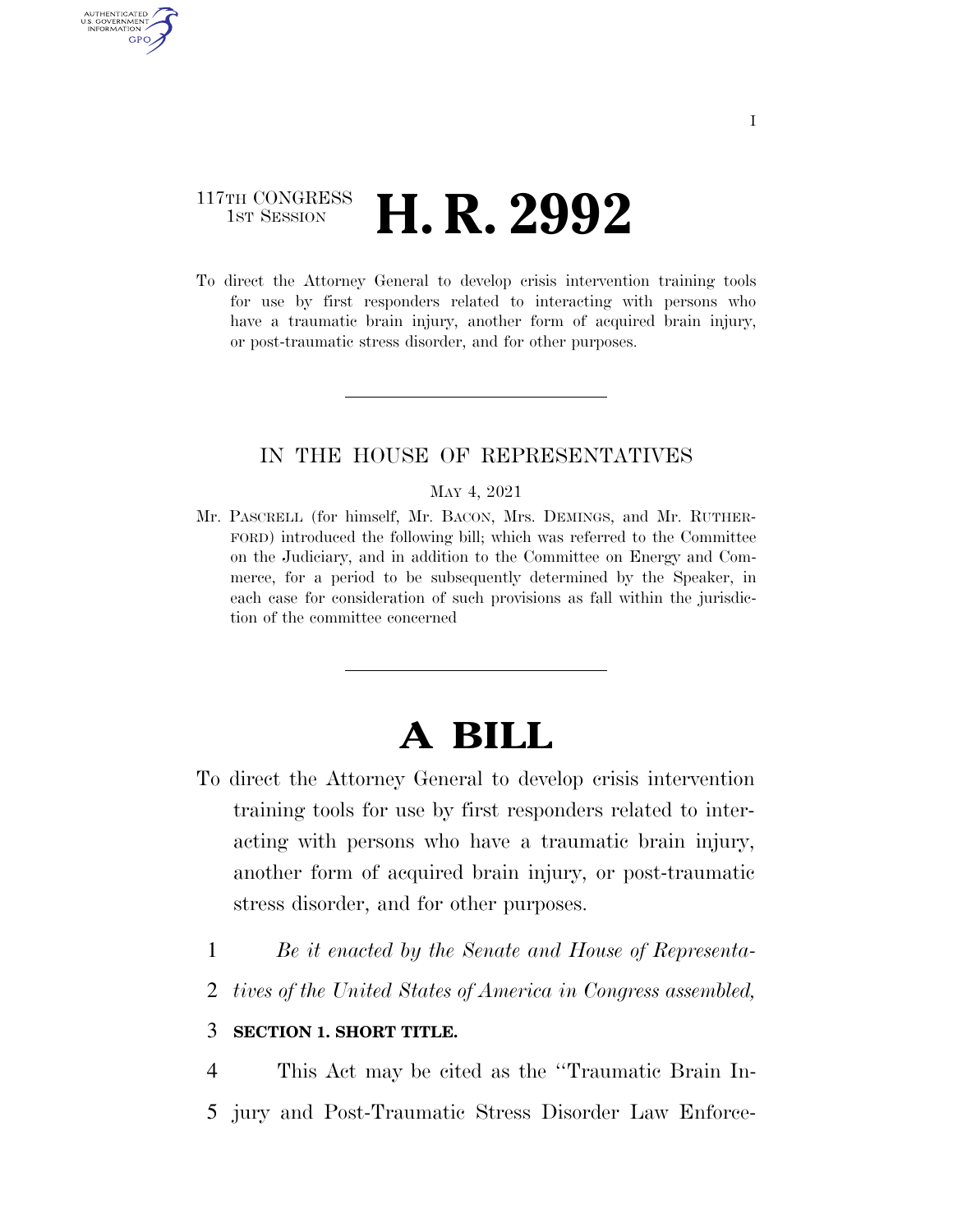ment Training Act'' or the ''TBI and PTSD Law Enforce-ment Training Act''.

- **SEC. 2. FINDINGS.**
- Congress finds the following:

 (1) According to the Centers for Disease Con- trol and Prevention, there were approximately 2.9 million traumatic brain injury-related emergency de- partment visits, hospitalizations, and deaths in the United States in 2014.

 (2) Effects of traumatic brain injury (TBI) can be short-term or long-term, and include impaired thinking or memory, movement, vision or hearing, or emotional functioning, such as personality changes or depression.

 (3) Currently, between 3.2 million and 5.3 mil- lion persons are living with a TBI-related disability in the United States.

 (4) About 7 or 8 percent of Americans will ex- perience post-traumatic stress disorder (PTSD) at some point in their lives, and about 8 million adults have PTSD during the course of a given year.

 (5) TBI and PTSD have been recognized as the signature injuries of the Wars in Iraq and Afghani-stan.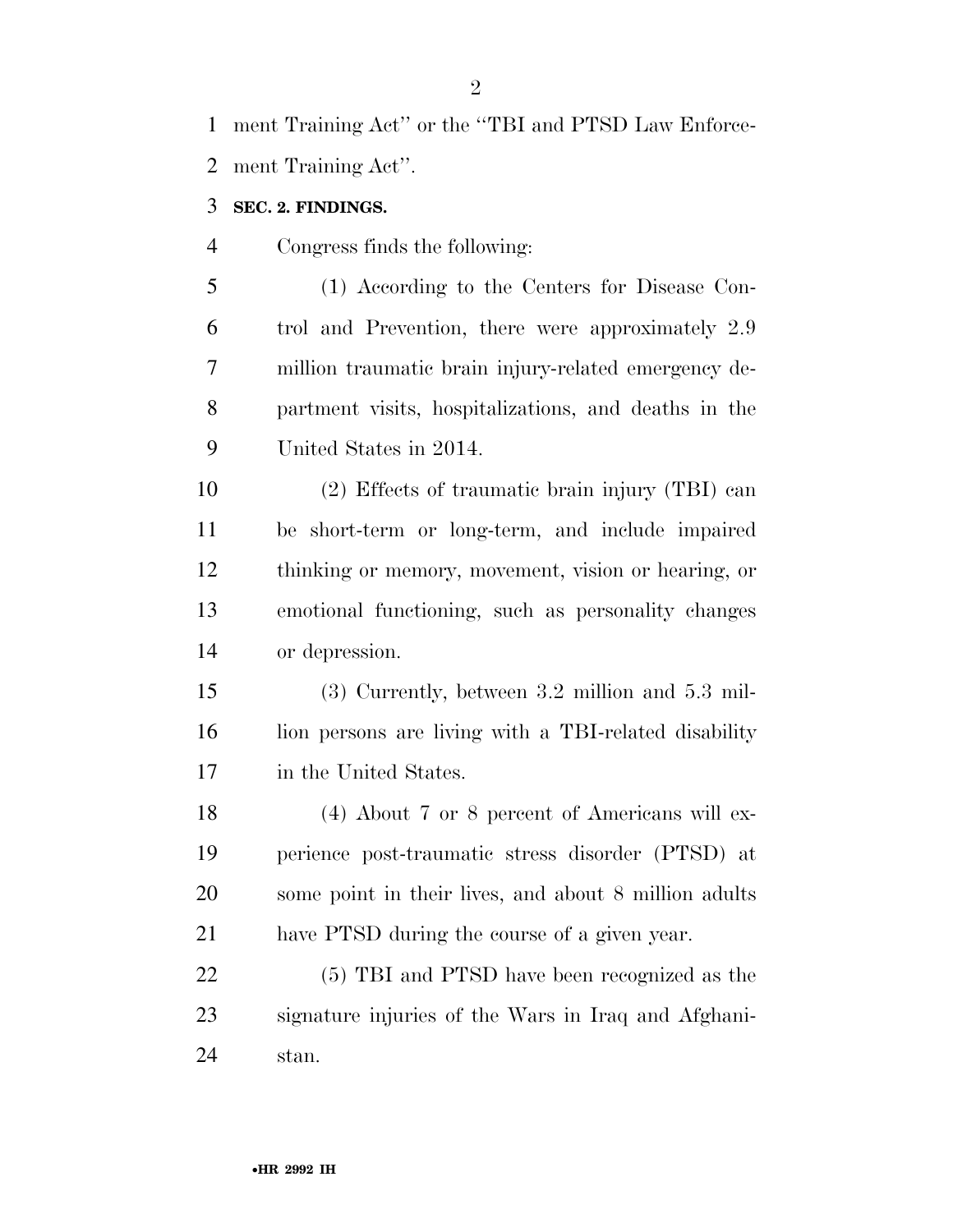(6) According to the Department of Defense, 383,000 men and women deployed to Iraq and Af- ghanistan sustained a brain injury while in the line of duty between 2000 and 2018. (7) Approximately 13.5 percent of Operations Iraqi Freedom and Enduring Freedom veterans screen positive for PTSD, according to the Depart- ment of Veteran Affairs. (8) About 12 percent of Gulf War Veterans have PTSD in a given year while about 30 percent of Vietnam Veterans have had PTSD in their life- time. (9) Physical signs of TBI can include motor im- pairment, dizziness or poor balance, slurred speech, impaired depth perception, or impaired verbal mem- ory, while physical signs of PTSD can include agita- tion, irritability, hostility, hypervigilance, self-de- structive behavior, fear, severe anxiety, or mistrust. (10) Physical signs of TBI and PTSD often overlap with physical signs of alcohol or drug im- pairment, which complicate a first responder's abil- ity to quickly and effectively identify an individual's condition.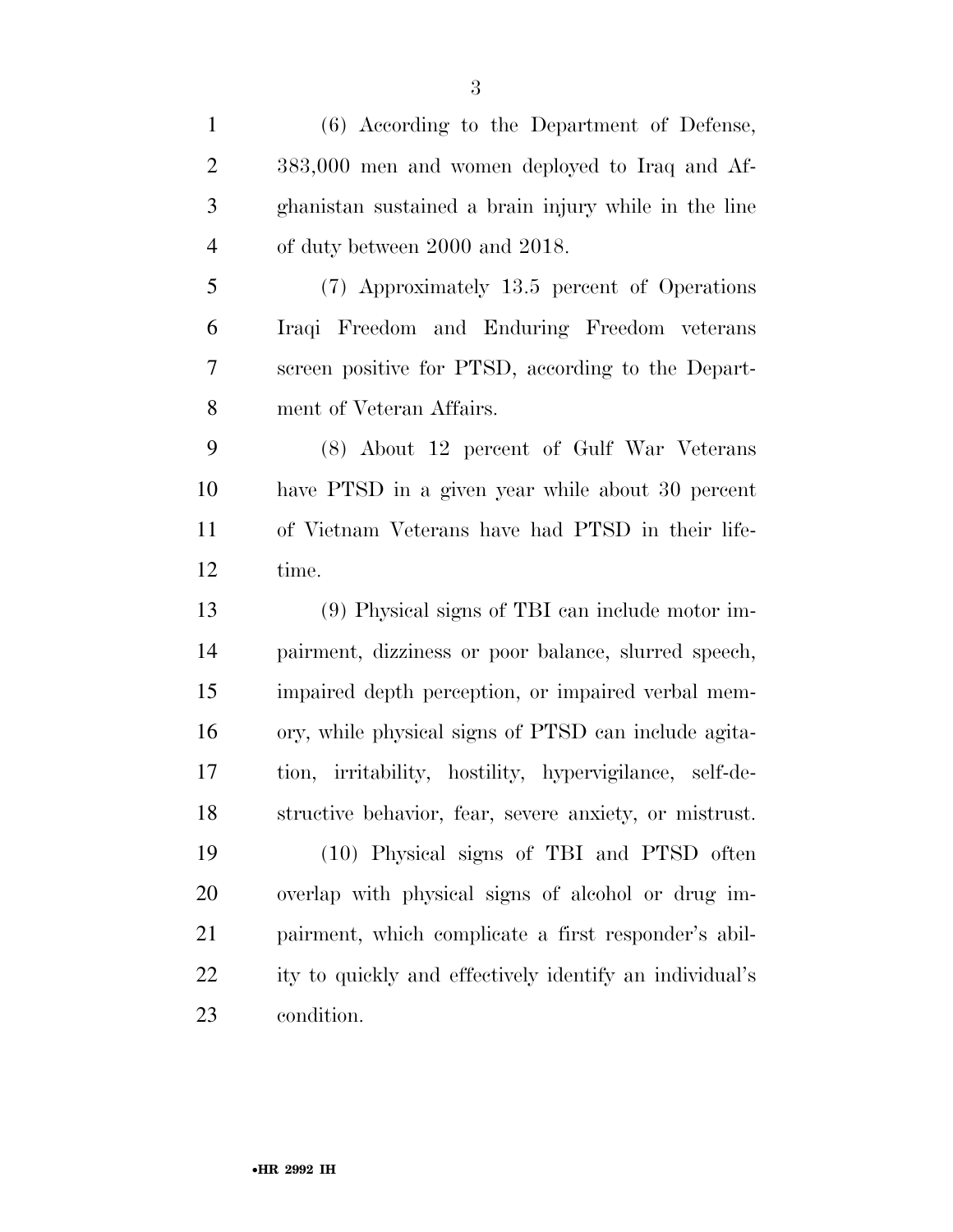| 1              | SEC. 3. CREATION OF A TBI AND PTSD TRAINING FOR            |
|----------------|------------------------------------------------------------|
| $\overline{2}$ | FIRST RESPONDERS.                                          |
| 3              | Part HH of title I of the Omnibus Crime Control and        |
| 4              | Safe Streets Act of 1968 (34 U.S.C. 10651 et seq.) is      |
| 5              | amended-                                                   |
| 6              | $(1)$ in section 2991—                                     |
| 7              | (A) in subsection $(h)(1)(A)$ , by inserting               |
| 8              | before the period at the end the following: ", in-         |
| 9              | cluding the training developed under section               |
| 10             | $2993$ "; and                                              |
| 11             | (B) in subsection (o)(1)(C), by striking                   |
| 12             | " $$50,000,000"$ and inserting " $$54,000,000"$ ;          |
| 13             | and                                                        |
| 14             | $(2)$ by inserting after section 2992 the following        |
| 15             | new section:                                               |
| 16             | "SEC. 2993. CREATION OF A TBI AND PTSD TRAINING FOR        |
| 17             | FIRST RESPONDERS.                                          |
| 18             | "(a) IN GENERAL.—Not later than one year after the         |
| 19             | date of the enactment of this section, the Attorney Gen-   |
| 20             | eral, acting through the Director of the Bureau of Justice |
| 21             | Assistance, in consultation with the Director of the Cen-  |
| 22             | ters for Disease Control and Prevention and the Assistant  |
| 23             | Secretary for Mental Health and Substance Use, shall so-   |
| 24             | licit best practices regarding techniques to interact with |
| 25             | persons who have traumatic brain injury, acquired brain    |
| 26             | injury, or post-traumatic stress disorder from first re-   |
|                | •HR 2992 IH                                                |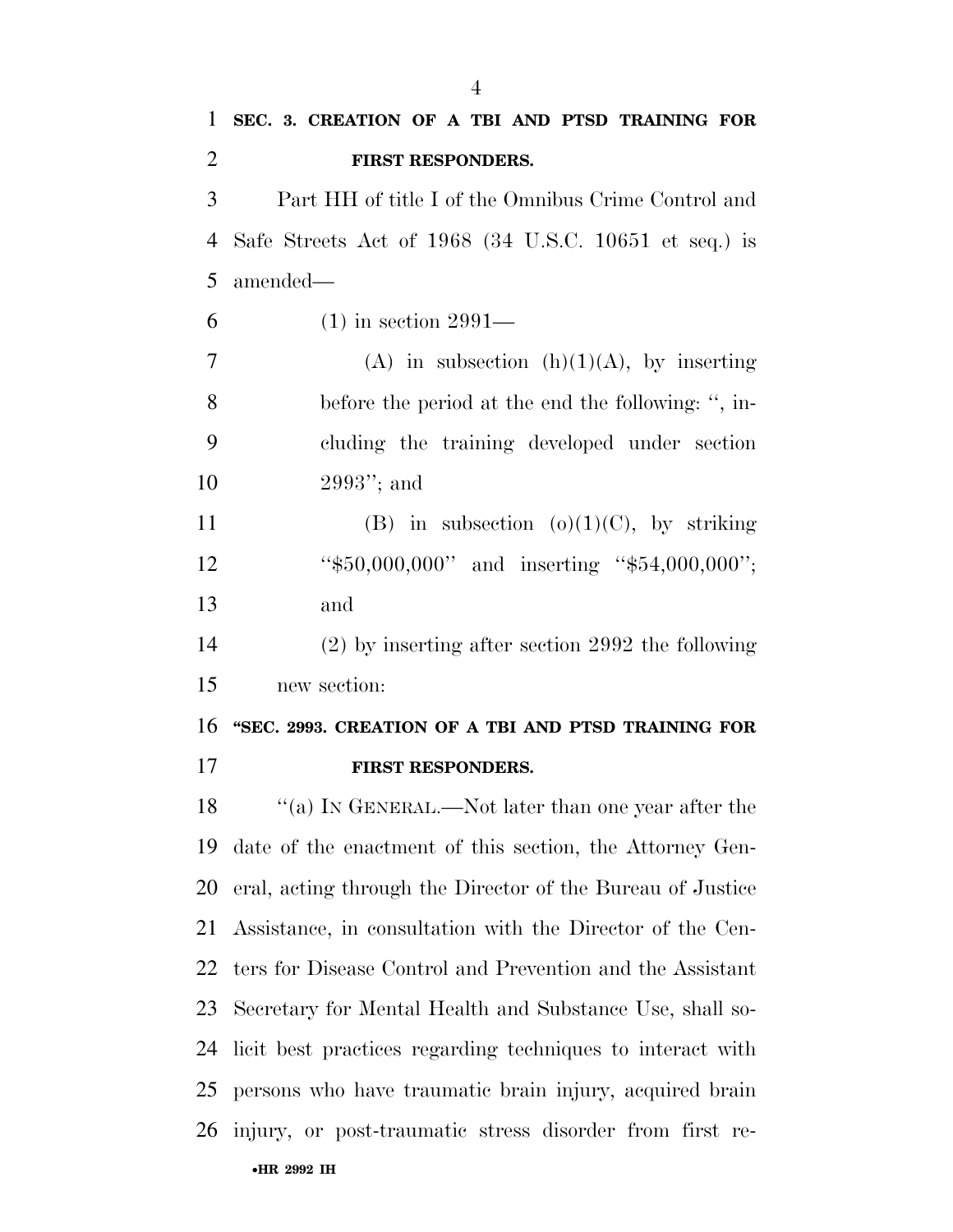sponder, brain injury, veteran, and mental health organi- zations, health care and mental health providers, hospital emergency departments, and other relevant stakeholders, and shall develop crisis intervention training tools for use by first responders (as such term is defined in section 3025) that provide—

 $7 \t\t\t\t\t\t''(1)$  information on the conditions and symp- toms of traumatic brain injury, acquired brain in-jury, and post-traumatic stress disorder;

 $\frac{10}{2}$  techniques to interact with persons who have a traumatic brain injury, an acquired brain in-jury, or post-traumatic stress disorder; and

13 ''(3) information on how to recognize persons who have a traumatic brain injury, an acquired brain injury, or post-traumatic stress disorder.

16 "(b) USE OF TRAINING TOOLS AT LAW ENFORCE- MENT MENTAL HEALTH LEARNING SITES.—The Attor- ney General shall ensure that not less than one Law En- forcement Mental Health Learning Site designated by the Director of the Bureau of Justice Assistance, in consulta- tion with the Council of State Governments Justice Cen- ter, utilizes the training tools developed under subsection (a).

 ''(c) POLICE MENTAL HEALTH COLLABORATION TOOLKIT.—The Attorney General shall make the training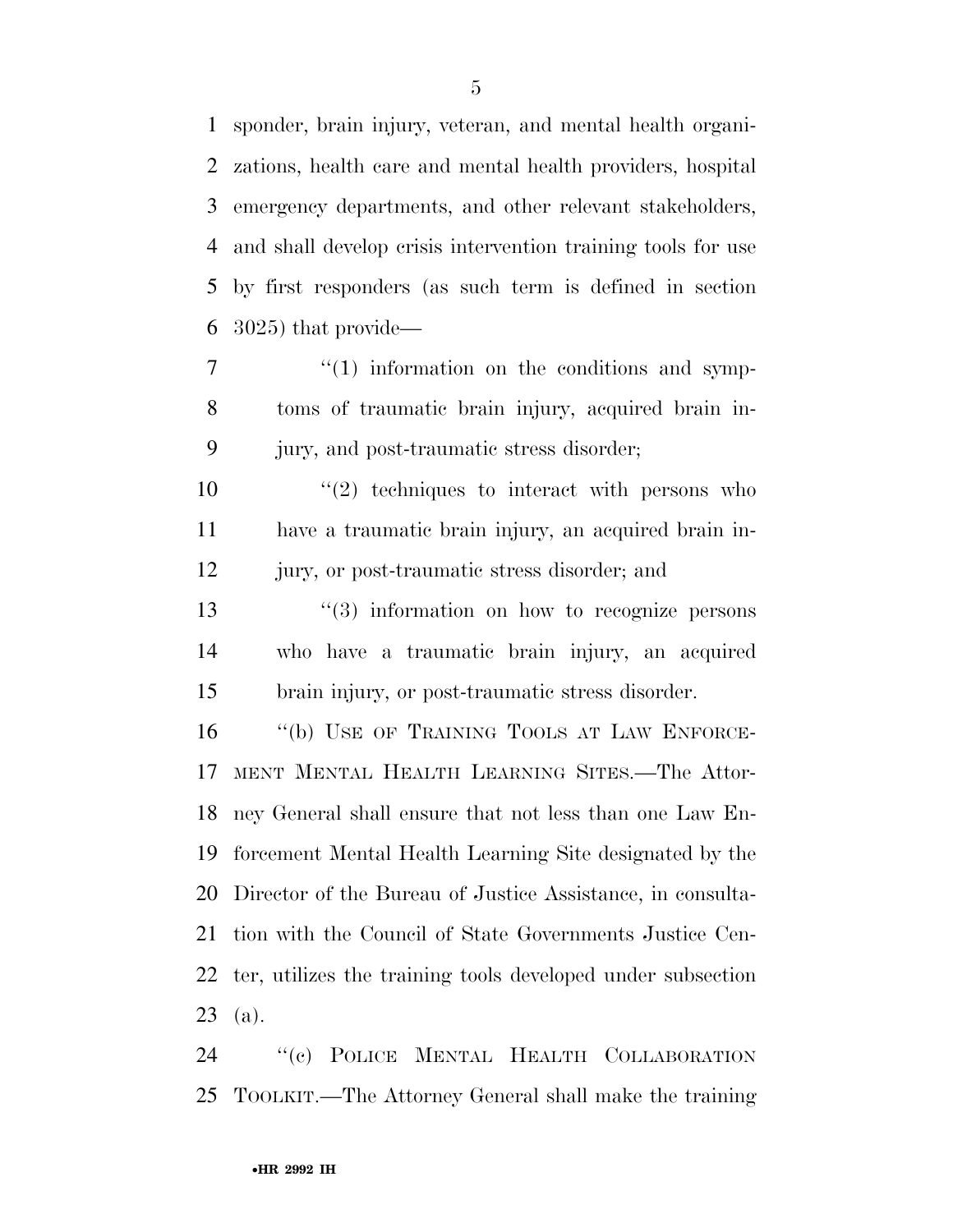tools developed under subsection (a) available as part of the Police-Mental Health Collaboration Toolkit provided by the Bureau of Justice Assistance.''.

# **SEC. 4. SURVEILLANCE AND REPORTING FOR FIRST RE-SPONDERS WITH TBI.**

 Section 393C of the Public Health Service Act (42 U.S.C. 280b–1d) is amended by adding at the end the fol-lowing:

9 "(d) LAW ENFORCEMENT AND FIRST RESPONDER SURVEILLANCE.—

11 "'(1) In GENERAL.—The Secretary, acting through the Director of the Centers for Disease Control and Prevention, shall implement concussion data collection and analysis to determine the preva- lence and incidence of concussion among first re- sponders (as such term is defined in section 3025 of the Omnibus Crime Control and Safe Street Act of 18 1968 (34 U.S.C. 10705)).

19 ''(2) REPORT.—Not later than 18 months after the date of the enactment of this subsection, the Secretary, acting through the Director of the Cen- ters for Disease Control and Prevention and the Di- rector of the National Institutes of Health and in consultation with the Secretary of Defense and the Secretary of Veterans Affairs, shall submit to the